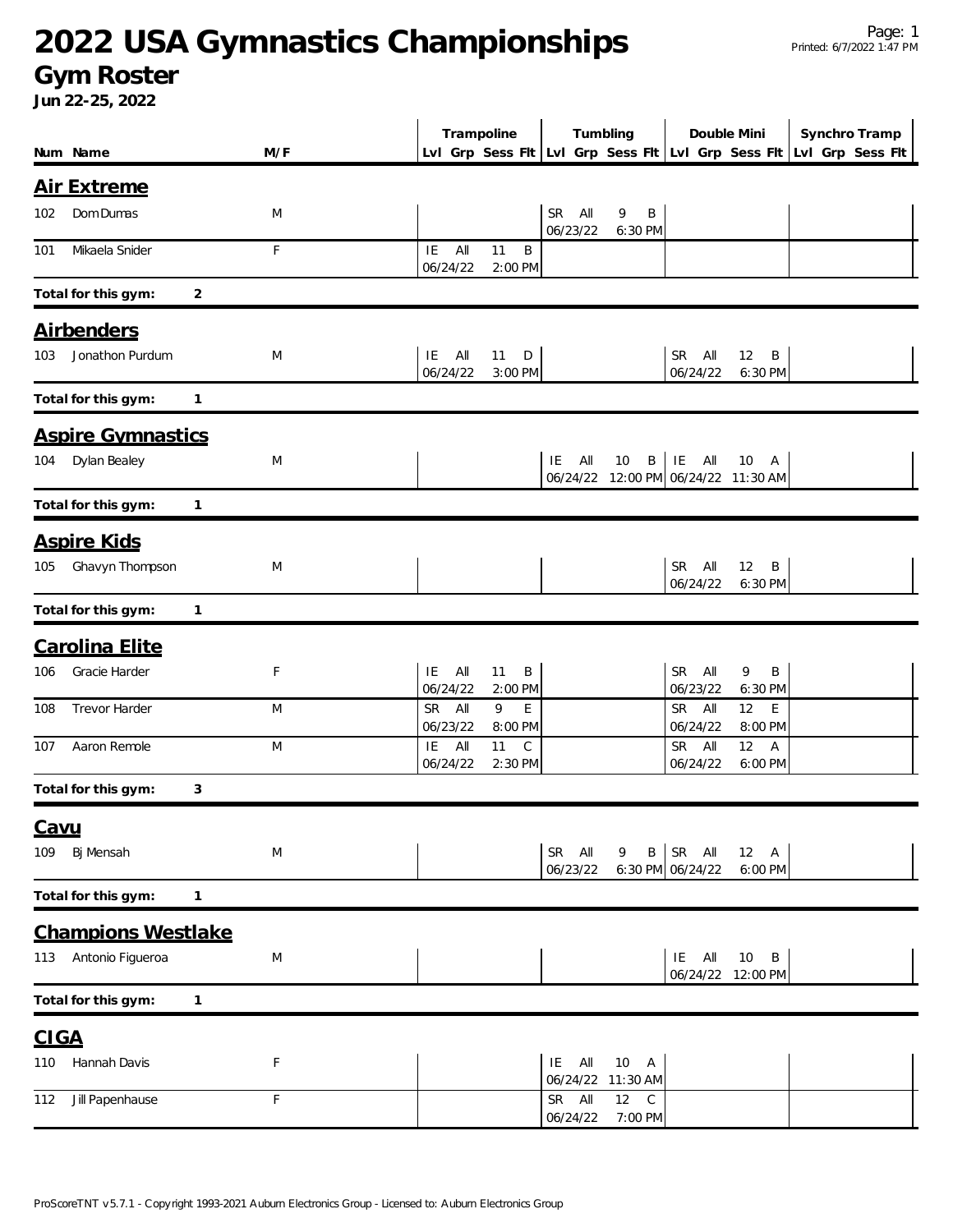### **Gym Roster**

|     | Num Name                                     | M/F                                                                                   | Trampoline<br>Synchro Tramp<br>Tumbling<br>Double Mini<br>Lvl Grp Sess Fit Lvl Grp Sess Fit Lvl Grp Sess Fit Lvl Grp Sess Fit |  |
|-----|----------------------------------------------|---------------------------------------------------------------------------------------|-------------------------------------------------------------------------------------------------------------------------------|--|
|     | CIGA continued                               |                                                                                       |                                                                                                                               |  |
| 111 | Lizzie Roiger                                | F                                                                                     | IE<br>10<br>All<br>A<br>06/24/22 11:30 AM                                                                                     |  |
|     | Total for this gym:                          | 3                                                                                     |                                                                                                                               |  |
|     | Desert Gymcats                               |                                                                                       |                                                                                                                               |  |
| 115 | Jovohn Arriaga                               | M                                                                                     | <b>SR</b><br>C<br>All<br>9<br>06/23/22<br>7:00 PM                                                                             |  |
|     | Total for this gym:                          | $\mathbf{1}$                                                                          |                                                                                                                               |  |
| 116 | <b>Dulles Gymnastics</b><br>Aliah Raga       | F                                                                                     | <b>SR</b><br>All<br>9<br>D<br>06/23/22<br>7:30 PM                                                                             |  |
|     | Total for this gym:                          | $\mathbf{1}$                                                                          |                                                                                                                               |  |
| 117 | <b>DuPage</b><br>Finley Merker               | F                                                                                     | <b>SR</b><br>All<br>9<br>C                                                                                                    |  |
|     |                                              |                                                                                       | 06/23/22<br>7:00 PM                                                                                                           |  |
|     | Total for this gym:                          | $\mathbf{1}$                                                                          |                                                                                                                               |  |
| 118 | <b>Dynamic Gymnastics</b><br>Benjamin Glass  | M                                                                                     | $\ensuremath{\mathsf{IE}}$<br>IE<br>B<br>All<br>All<br>10<br>10<br>Α                                                          |  |
|     | Total for this gym:                          | $\mathbf{1}$                                                                          | 06/24/22 12:00 PM 06/24/22 11:30 AM                                                                                           |  |
|     |                                              |                                                                                       |                                                                                                                               |  |
| 120 | <b>Dynamite Gymnastics</b><br>Alexander Cole | M                                                                                     | <b>SR</b><br>$\mathsf D$<br>SR<br>All<br>C<br>All<br>9<br>12<br>06/23/22<br>7:30 PM 06/24/22<br>7:00 PM                       |  |
| 119 | Tomas Minc                                   | M                                                                                     | <b>SR</b><br>9<br>C<br>12<br>B<br>All<br><b>SR</b><br>All<br>06/23/22<br>7:00 PM<br>06/24/22<br>6:30 PM                       |  |
|     | Total for this gym:                          | $\overline{2}$                                                                        |                                                                                                                               |  |
|     | <b>Eagle Gymnastics TX</b>                   |                                                                                       |                                                                                                                               |  |
| 122 | Isaac Rowley                                 | M                                                                                     | <b>SR</b><br>All<br>9<br>$\mathsf C$<br>06/23/22<br>7:00 PM                                                                   |  |
| 121 | Caroline Walker                              | F                                                                                     | IE<br>SR<br>9<br>D<br>All<br>11<br>A<br>All<br>06/24/22<br>1:30 PM<br>06/23/22<br>7:30 PM                                     |  |
|     | Total for this gym:                          | $\overline{2}$                                                                        |                                                                                                                               |  |
|     | Elevated                                     |                                                                                       |                                                                                                                               |  |
| 123 | David Ford                                   | M                                                                                     | ${\sf SR}$<br>All<br>9<br>D<br>06/23/22<br>7:30 PM                                                                            |  |
| 124 | Tenma Ide                                    | $\mathsf{M}% _{T}=\mathsf{M}_{T}\!\left( a,b\right) ,\ \mathsf{M}_{T}=\mathsf{M}_{T}$ | E<br>SR All<br>9<br>06/23/22<br>8:00 PM                                                                                       |  |
| 125 | Elijah Vogel                                 | $\mathsf{M}% _{T}=\mathsf{M}_{T}\!\left( a,b\right) ,\ \mathsf{M}_{T}=\mathsf{M}_{T}$ | SR All<br>9<br>B<br>06/23/22<br>6:30 PM                                                                                       |  |
|     | Total for this gym:                          | 3                                                                                     |                                                                                                                               |  |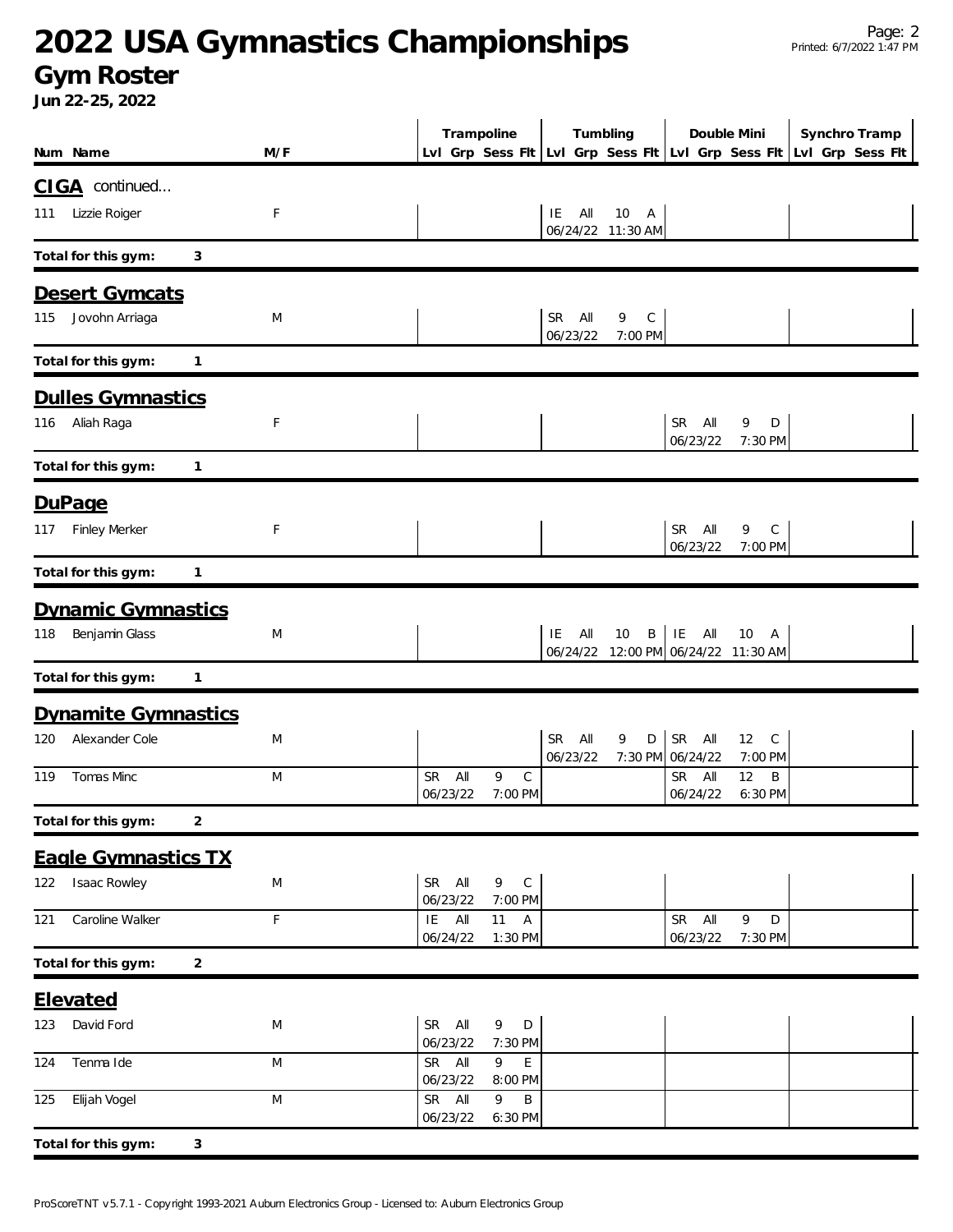### **Gym Roster**

|             | Num Name                                     | M/F                                                                                   | Trampoline                              | Tumbling                                            | Double Mini<br>LvI Grp Sess FIt LvI Grp Sess FIt LvI Grp Sess FIt LvI Grp Sess FIt | Synchro Tramp |
|-------------|----------------------------------------------|---------------------------------------------------------------------------------------|-----------------------------------------|-----------------------------------------------------|------------------------------------------------------------------------------------|---------------|
|             | <b>Elite World</b>                           |                                                                                       |                                         |                                                     |                                                                                    |               |
|             | 131 Nastia Katchalova                        | F                                                                                     |                                         | SR All                                              | 12 A SR All<br>9 C<br>06/24/22 6:00 PM 06/23/22 7:00 PM                            |               |
|             | Total for this gym:                          | $\mathbf{1}$                                                                          |                                         |                                                     |                                                                                    |               |
|             | Elmwood                                      |                                                                                       |                                         |                                                     |                                                                                    |               |
|             | 132 Alex Balinbin                            | M                                                                                     |                                         | SR All<br>9<br>A                                    | IE All<br>10 B                                                                     |               |
|             | 133 Patrick Lyell                            | M                                                                                     |                                         | 06/23/22<br>9<br>B<br>SR All<br>06/23/22<br>6:30 PM | 6:00 PM 06/24/22 12:00 PM                                                          |               |
|             | Total for this gym:                          | 2                                                                                     |                                         |                                                     |                                                                                    |               |
| <u>ESCX</u> |                                              |                                                                                       |                                         |                                                     |                                                                                    |               |
|             | 126 Ava Binkowski                            | F                                                                                     |                                         | 10 A<br>$IE$ All<br>06/24/22 11:30 AM 06/23/22      | SR All<br>9<br>$\mathsf C$<br>7:00 PM                                              |               |
|             | 127 Hunter Moravec                           | M                                                                                     |                                         |                                                     | SR All<br>12<br>D<br>06/24/22<br>7:30 PM                                           |               |
|             | Total for this gym:                          | 2                                                                                     |                                         |                                                     |                                                                                    |               |
| <u>ETA</u>  |                                              |                                                                                       |                                         |                                                     |                                                                                    |               |
|             | 128 Ava Hernando                             | F                                                                                     | SR All<br>12 D<br>06/24/22<br>7:30 PM   |                                                     |                                                                                    |               |
|             | 129 Joey Isenberg                            | $\mathsf{M}% _{T}=\mathsf{M}_{T}\!\left( a,b\right) ,\ \mathsf{M}_{T}=\mathsf{M}_{T}$ | B<br>SR All<br>9<br>06/23/22<br>6:30 PM |                                                     |                                                                                    |               |
|             | 130 Michelle Sherman                         | F                                                                                     | SR All<br>12<br>B                       |                                                     |                                                                                    |               |
|             | Total for this gym:                          | $\sqrt{3}$                                                                            | 06/24/22<br>6:30 PM                     |                                                     |                                                                                    |               |
|             |                                              |                                                                                       |                                         |                                                     |                                                                                    |               |
|             | <b>Fairland Gymnastics</b><br>135 Kaleb Cave | M                                                                                     |                                         | SR All<br>E<br>9                                    |                                                                                    |               |
|             |                                              |                                                                                       |                                         | 06/23/22<br>8:00 PM                                 |                                                                                    |               |
|             | 134 Jessica Stevens                          | $\mathsf F$                                                                           | SR All<br>12 D<br>06/24/22<br>7:30 PM   |                                                     |                                                                                    |               |
|             | Total for this gym:                          | $\overline{a}$                                                                        |                                         |                                                     |                                                                                    |               |
|             | <b>FlipCity South</b>                        |                                                                                       |                                         |                                                     |                                                                                    |               |
|             | 136 Tyji Kazeem-Riley                        | M                                                                                     |                                         | SR All<br>9<br>D<br>06/23/22<br>7:30 PM             |                                                                                    |               |
| 137         | Nasiarra Riley                               | $\mathsf F$                                                                           |                                         | SR All<br>12 D<br>06/24/22<br>7:30 PM               |                                                                                    |               |
|             | Total for this gym:                          | $\overline{2}$                                                                        |                                         |                                                     |                                                                                    |               |
|             | <b>Flipside</b>                              |                                                                                       |                                         |                                                     |                                                                                    |               |
|             | 138 Dylan Kline                              | M                                                                                     | IE All<br>$11$ D<br>06/24/22<br>3:00 PM |                                                     | SR All<br>12 A<br>06/24/22<br>6:00 PM                                              |               |
|             | Total for this gym:                          | $\mathbf{1}$                                                                          |                                         |                                                     |                                                                                    |               |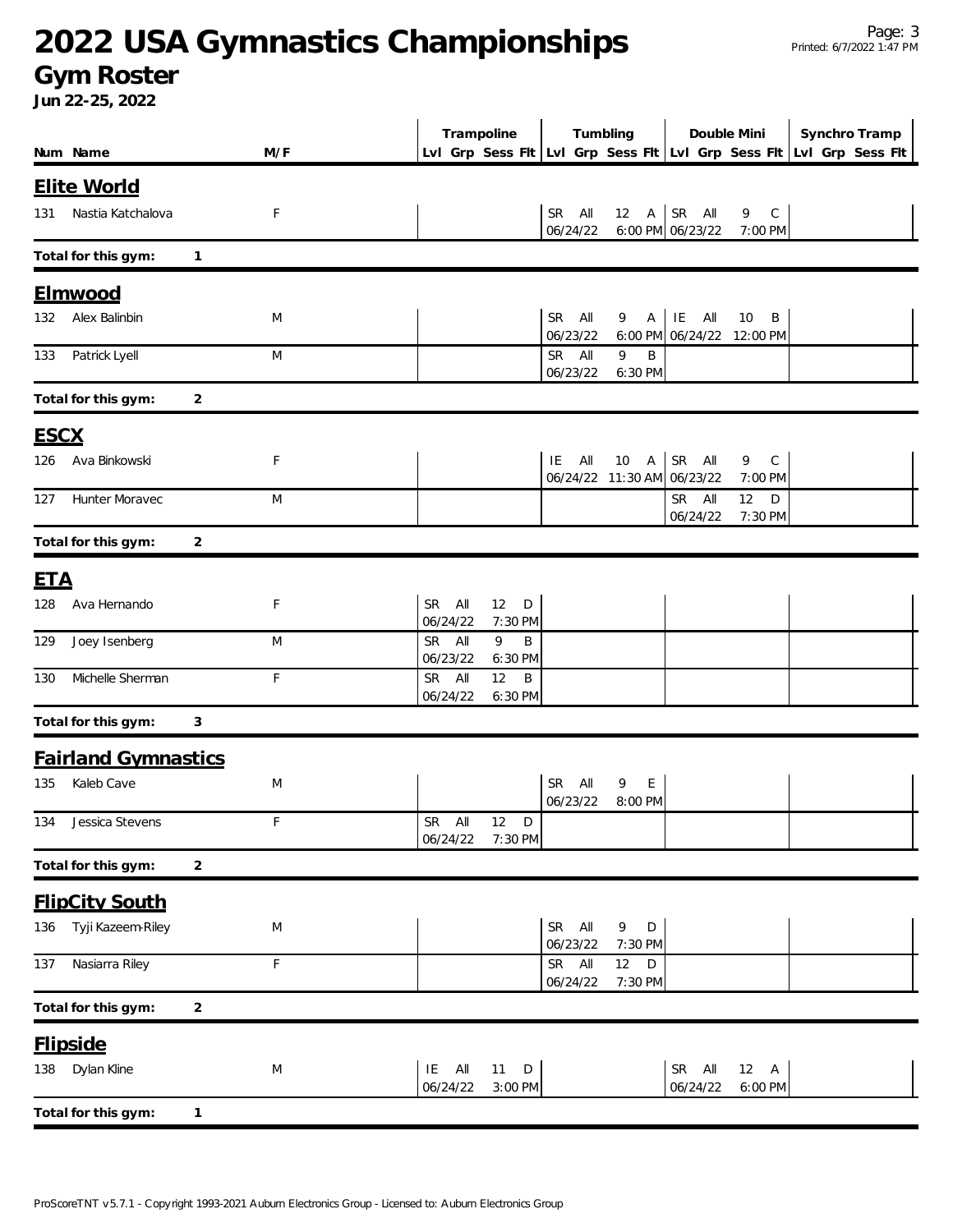### **Gym Roster**

|     |                            |                | Trampoline                             |                                                         | Tumbling                | Double Mini                   |                                    | Synchro Tramp                                                       |
|-----|----------------------------|----------------|----------------------------------------|---------------------------------------------------------|-------------------------|-------------------------------|------------------------------------|---------------------------------------------------------------------|
|     | Num Name                   | M/F            |                                        |                                                         |                         |                               |                                    | Lvl Grp Sess Fit Lvl Grp Sess Fit Lvl Grp Sess Fit Lvl Grp Sess Fit |
|     | <b>Fondulac Flyers</b>     |                |                                        |                                                         |                         |                               |                                    |                                                                     |
| 153 | Kristle Lowell             | F              |                                        |                                                         |                         | <b>SR</b><br>All<br>06/23/22  | 9<br>Α<br>6:00 PM                  |                                                                     |
| 152 | Carver Stennett            | M              | IE<br>All<br>11                        | $\mathsf C$                                             |                         | SR All                        | 12<br>D                            |                                                                     |
|     |                            |                | 06/24/22                               | 2:30 PM                                                 |                         | 06/24/22                      | 7:30 PM                            |                                                                     |
|     | Total for this gym:        | $\overline{2}$ |                                        |                                                         |                         |                               |                                    |                                                                     |
|     | <b>Full Force</b>          |                |                                        |                                                         |                         |                               |                                    |                                                                     |
| 139 | Paxton Henley              | F              | IE<br>All<br>11                        | Β                                                       |                         |                               |                                    |                                                                     |
|     |                            |                | 06/24/22                               | 2:00 PM                                                 |                         |                               |                                    |                                                                     |
|     | Total for this gym:        | $\mathbf{1}$   |                                        |                                                         |                         |                               |                                    |                                                                     |
|     | <b>Gymnastics Central</b>  |                |                                        |                                                         |                         |                               |                                    |                                                                     |
| 143 | Caitlin Hiser              | F              |                                        |                                                         |                         | <b>SR</b><br>All              | 9<br>B                             |                                                                     |
| 144 | Ariel Kibler               | F              |                                        |                                                         |                         | 06/23/22<br><b>SR</b><br>All  | 6:30 PM<br>E<br>9                  |                                                                     |
|     |                            |                |                                        |                                                         |                         | 06/23/22                      | 8:00 PM                            |                                                                     |
| 142 | Isabel Steinmetz           | F              |                                        | <b>SR</b><br>All                                        | 12<br>D                 |                               |                                    |                                                                     |
| 140 | Derek Therrien             | M              | <b>SR</b><br>All<br>9                  | 06/24/22<br>D                                           | 7:30 PM                 |                               |                                    |                                                                     |
|     |                            |                | 06/23/22                               | 7:30 PM                                                 |                         |                               |                                    |                                                                     |
| 141 | Lourens Willekes           | M              | SR<br>All<br>9<br>06/23/22             | Α<br>6:00 PM                                            |                         |                               |                                    |                                                                     |
|     | Total for this gym:        | 5              |                                        |                                                         |                         |                               |                                    |                                                                     |
|     |                            |                |                                        |                                                         |                         |                               |                                    |                                                                     |
|     | <b>High Altitude</b>       |                |                                        |                                                         |                         |                               |                                    |                                                                     |
| 145 | Shelby Nobuhara            | F              |                                        | <b>SR</b><br>All<br>06/24/22                            | B<br>12                 | SR<br>All<br>6:30 PM 06/23/22 | D<br>9<br>7:30 PM                  |                                                                     |
|     | Total for this gym:        | $\mathbf{1}$   |                                        |                                                         |                         |                               |                                    |                                                                     |
|     |                            |                |                                        |                                                         |                         |                               |                                    |                                                                     |
|     | <b>Integrity Athletics</b> |                |                                        |                                                         |                         |                               |                                    |                                                                     |
| 149 | Cristian Aguirre           | M              |                                        |                                                         |                         | IE<br>All<br>06/24/22         | $10$<br>$\overline{A}$<br>11:30 AM |                                                                     |
| 147 | Joshua Bly                 | M              | SR All<br>9                            | $\mathsf{E}$                                            |                         | <b>SR</b><br>All              | 12<br>$\mathsf{A}$                 |                                                                     |
| 148 | Raf Bryant                 | M              | 06/23/22                               | 8:00 PM<br>$\mathsf{All}$<br>IE                         | $10\,$<br>$\sf B$       | 06/24/22<br>SR All            | 6:00 PM<br>12<br>E                 |                                                                     |
|     |                            |                |                                        | 06/24/22                                                | 12:00 PM                | 06/24/22                      | 8:00 PM                            |                                                                     |
| 146 | Smith Light                | M              | IE<br>$\mathsf{All}$<br>11<br>06/24/22 | $\mathsf C$<br>IE<br>$\mathsf{All}$<br>2:30 PM 06/24/22 | $10\,$<br>B<br>12:00 PM | SR All<br>06/24/22            | 12<br>D<br>7:30 PM                 |                                                                     |
| 150 | Tristan Van Natta          | $\mathsf F$    |                                        |                                                         |                         | SR All                        | 9<br>E                             |                                                                     |
|     |                            |                |                                        |                                                         |                         | 06/23/22                      | 8:00 PM                            |                                                                     |
|     | Total for this gym:        | 5              |                                        |                                                         |                         |                               |                                    |                                                                     |
|     | <u>Jand J T&amp;T</u>      |                |                                        |                                                         |                         |                               |                                    |                                                                     |
| 151 | Sarah Thompson             | F              |                                        | SR All                                                  | 12<br>$\sf B$           |                               |                                    |                                                                     |
|     |                            |                |                                        | 06/24/22                                                | 6:30 PM                 |                               |                                    |                                                                     |
|     | Total for this gym:        | 1              |                                        |                                                         |                         |                               |                                    |                                                                     |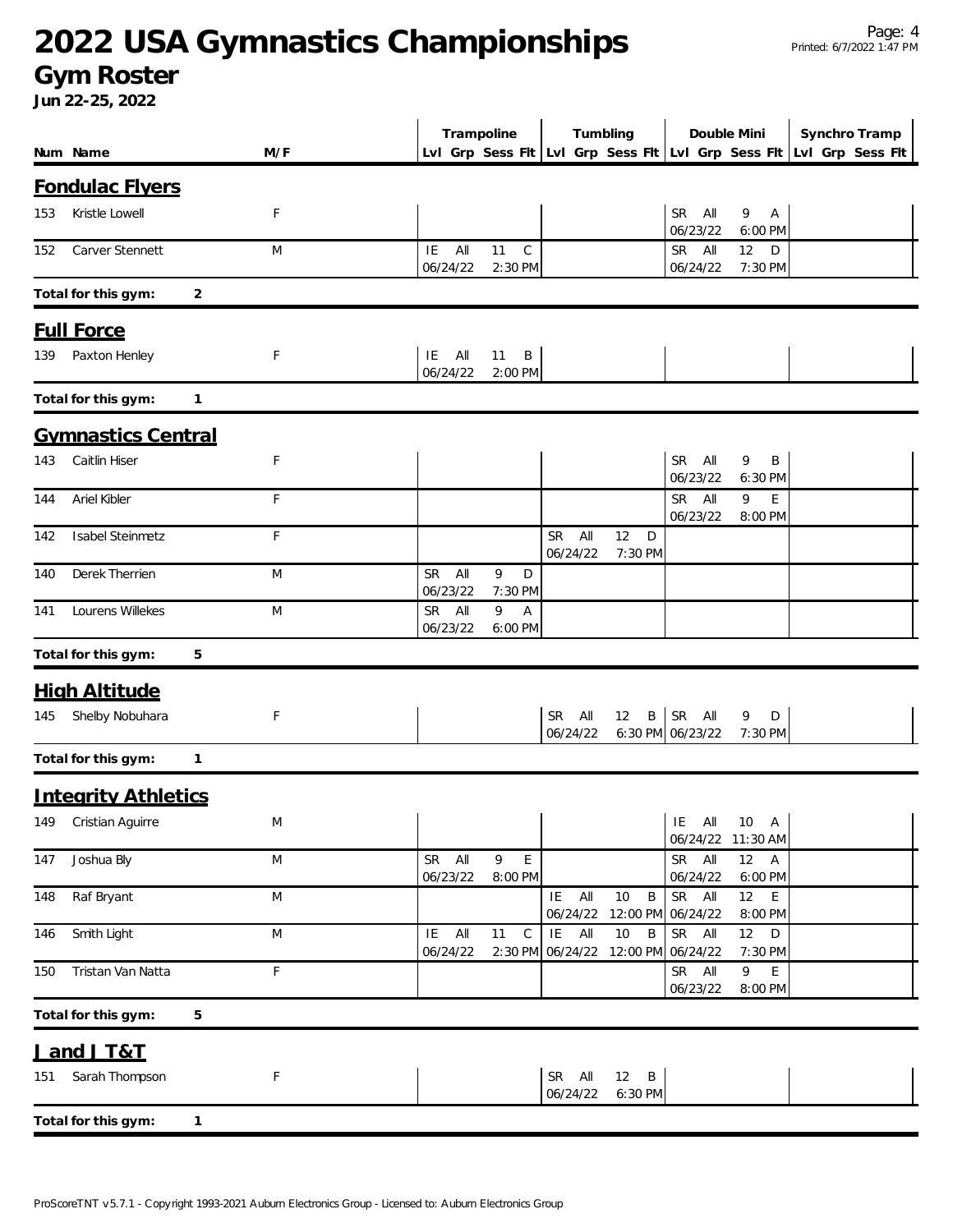#### **Gym Roster**

|               | Num Name                            | M/F         | Trampoline            |                                 | Tumbling                                        | Double Mini                                                 | Synchro Tramp<br>LvI Grp Sess Fit LvI Grp Sess Fit LvI Grp Sess Fit LvI Grp Sess Fit |
|---------------|-------------------------------------|-------------|-----------------------|---------------------------------|-------------------------------------------------|-------------------------------------------------------------|--------------------------------------------------------------------------------------|
|               | Let It Shine                        |             |                       |                                 |                                                 |                                                             |                                                                                      |
|               | 154 Avery Kroeker                   | F           | IE<br>All<br>06/24/22 | $11 \quad A$<br>1:30 PM         |                                                 | IE All 10 A<br>06/24/22 11:30 AM                            |                                                                                      |
|               | Total for this gym:<br>$\mathbf{1}$ |             |                       |                                 |                                                 |                                                             |                                                                                      |
| <b>MTGA</b>   |                                     |             |                       |                                 |                                                 |                                                             |                                                                                      |
| 157           | Maia Amano                          | F           | SR All<br>06/24/22    | $\,$ C<br>12<br>7:00 PM         |                                                 | SR All<br>9<br>A<br>06/23/22<br>6:00 PM                     |                                                                                      |
| 159           | Cody Gesuelli                       | M           | SR All<br>06/23/22    | B<br>9<br>6:30 PM               |                                                 |                                                             |                                                                                      |
| 155           | Aamirah Hayes                       | F           | IE<br>All<br>06/24/22 | 11<br>$\overline{A}$<br>1:30 PM |                                                 |                                                             |                                                                                      |
| 156           | Anna Katherine Spangler             | F           | IE<br>All<br>06/24/22 | B<br>11<br>2:00 PM              |                                                 |                                                             |                                                                                      |
| 158           | Trinity Van Natta                   | F           | SR All<br>06/24/22    | $12 \quad A$<br>6:00 PM         |                                                 | $\mathsf C$<br>9<br><b>SR</b><br>All<br>06/23/22<br>7:00 PM |                                                                                      |
|               | Total for this gym:<br>5            |             |                       |                                 |                                                 |                                                             |                                                                                      |
| <b>NVG</b>    |                                     |             |                       |                                 |                                                 |                                                             |                                                                                      |
| 162           | Josie Bain                          | F           | SR All<br>06/24/22    | 12<br>$\mathsf{D}$<br>7:30 PM   |                                                 | <b>SR</b><br>All<br>9<br>A<br>06/23/22<br>6:00 PM           |                                                                                      |
| 160           | Katherine Baker                     | $\mathsf F$ | IE<br>All<br>06/24/22 | 11<br>A<br>1:30 PM              |                                                 | $10$<br>IE<br>All<br>$\mathsf{A}$<br>06/24/22<br>11:30 AM   |                                                                                      |
| 165           | Zach Chesler                        | M           |                       |                                 |                                                 | $10$<br>IE<br>All<br>B<br>06/24/22<br>12:00 PM              |                                                                                      |
| 161           | Kate-Emerson Loisel                 | $\mathsf F$ | IE<br>All<br>06/24/22 | 11<br>B<br>2:00 PM              |                                                 | $10$<br>IE<br>All<br>A<br>06/24/22 11:30 AM                 |                                                                                      |
| 163           | AJ Noble                            | M           | SR All<br>06/23/22    | 9<br>B<br>6:30 PM               |                                                 |                                                             |                                                                                      |
| 164           | Jace Williams                       | ${\sf M}$   | SR All<br>06/23/22    | E<br>9<br>8:00 PM               |                                                 |                                                             |                                                                                      |
|               | Total for this gym:<br>6            |             |                       |                                 |                                                 |                                                             |                                                                                      |
| <u>OXT</u>    |                                     |             |                       |                                 |                                                 |                                                             |                                                                                      |
| 166           | Brooklyn Brumble                    | F           |                       |                                 | ΙE<br>All<br>10 A<br>06/24/22 11:30 AM          |                                                             |                                                                                      |
|               | Total for this gym:<br>$\mathbf{1}$ |             |                       |                                 |                                                 |                                                             |                                                                                      |
| <b>Pierce</b> |                                     |             |                       |                                 |                                                 |                                                             |                                                                                      |
| 167           | <b>Bayley Pierce</b>                | M           |                       |                                 | SR All<br>9<br>Α<br>06/23/22<br>6:00 PM         |                                                             |                                                                                      |
|               | Total for this gym:<br>$\mathbf{1}$ |             |                       |                                 |                                                 |                                                             |                                                                                      |
|               | Powerhouse                          |             |                       |                                 |                                                 |                                                             |                                                                                      |
|               | 168 Karlee English                  | F           |                       |                                 | IE<br>All<br>10 A<br>06/24/22 11:30 AM 06/23/22 | ${\sf SR}$<br>All<br>9<br>Β<br>6:30 PM                      |                                                                                      |
|               | Total for this gym:<br>$\mathbf{1}$ |             |                       |                                 |                                                 |                                                             |                                                                                      |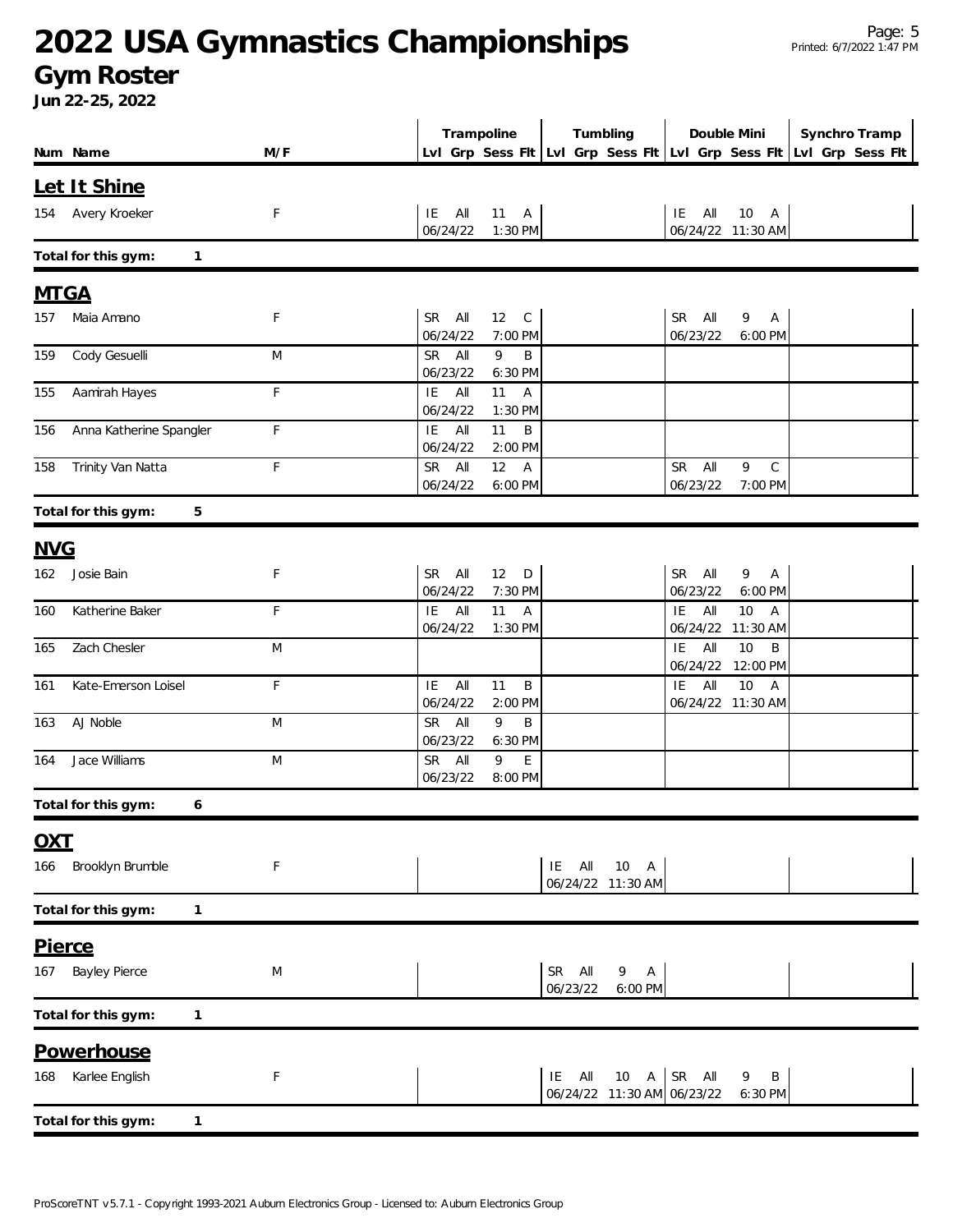#### **Gym Roster**

|     |                           |     | Trampoline                                            | Tumbling                                                     | Double Mini                                               | Synchro Tramp                                                       |
|-----|---------------------------|-----|-------------------------------------------------------|--------------------------------------------------------------|-----------------------------------------------------------|---------------------------------------------------------------------|
|     | Num Name                  | M/F |                                                       |                                                              |                                                           | Lvl Grp Sess Flt Lvl Grp Sess Flt Lvl Grp Sess Flt Lvl Grp Sess Flt |
|     | <b>Premier Athletics</b>  |     |                                                       |                                                              |                                                           |                                                                     |
| 170 | Savanna Cecil             | F   |                                                       | SR<br>All<br>12<br>$\sf B$<br>06/24/22<br>6:30 PM            |                                                           |                                                                     |
| 169 | Tara Helmboldt            | F   | IE<br>All<br>11<br>B<br>06/24/22<br>2:00 PM           |                                                              |                                                           |                                                                     |
| 171 | Tia Taylor                | F   |                                                       | 12<br>$\mathbb C$<br><b>SR</b><br>All<br>06/24/22<br>7:00 PM |                                                           |                                                                     |
|     | Total for this gym:       | 3   |                                                       |                                                              |                                                           |                                                                     |
|     | <b>Premier Gymnastics</b> |     |                                                       |                                                              |                                                           |                                                                     |
|     | 172 Syler Buck            | M   | IE<br>All<br>11<br>D<br>06/24/22<br>$3:00$ PM         |                                                              |                                                           |                                                                     |
| 173 | Kieran Roos               | M   | IE<br>All<br>11<br>$\mathsf C$<br>06/24/22<br>2:30 PM |                                                              |                                                           |                                                                     |
|     | Total for this gym:       | 2   |                                                       |                                                              |                                                           |                                                                     |
|     | <b>Silver Stars</b>       |     |                                                       |                                                              |                                                           |                                                                     |
| 175 | Changa Anderson           | M   | SR<br>All<br>9<br>D<br>06/23/22<br>7:30 PM            |                                                              | <b>SR</b><br>All<br>12<br>Β<br>06/24/22<br>6:30 PM        |                                                                     |
| 174 | Jack Collard              | M   | IE<br>All<br>C<br>11<br>06/24/22<br>2:30 PM           |                                                              |                                                           |                                                                     |
|     | Total for this gym:       | 2   |                                                       |                                                              |                                                           |                                                                     |
|     | Skywalkers                |     |                                                       |                                                              |                                                           |                                                                     |
| 176 | Joseph Dekat              | M   |                                                       |                                                              | IE<br>All<br>10<br>B<br>06/24/22<br>12:00 PM              |                                                                     |
| 177 | Brady Wilson              | M   |                                                       |                                                              | 12<br>E<br>SR All<br>06/24/22<br>8:00 PM                  |                                                                     |
|     | Total for this gym:       | 2   |                                                       |                                                              |                                                           |                                                                     |
|     | So Cal TTC                |     |                                                       |                                                              |                                                           |                                                                     |
| 178 | Amanda Coes               | F   |                                                       | 10 A<br>IE<br>All<br>06/24/22 11:30 AM                       |                                                           |                                                                     |
| 180 | Dylan Gharbaoui           | M   |                                                       |                                                              | IE<br>$10$<br>B<br>All<br>06/24/22<br>12:00 PM            |                                                                     |
| 179 | Kira Schwartz             | F   |                                                       | 12<br>SR All<br>$\mathsf{A}$<br>06/24/22                     | $\mathsf E$<br>SR All<br>9<br>6:00 PM 06/23/22<br>8:00 PM |                                                                     |
|     | Total for this gym:       | 3   |                                                       |                                                              |                                                           |                                                                     |
|     | <b>Spark Athletics</b>    |     |                                                       |                                                              |                                                           |                                                                     |
| 181 | Brandon Anderson          | M   |                                                       |                                                              | SR All<br>12<br>$\mathsf D$<br>06/24/22<br>7:30 PM        |                                                                     |
| 182 | Jaden Vales               | M   |                                                       |                                                              | SR All<br>12 D<br>06/24/22<br>7:30 PM                     |                                                                     |
|     | Total for this gym:       | 2   |                                                       |                                                              |                                                           |                                                                     |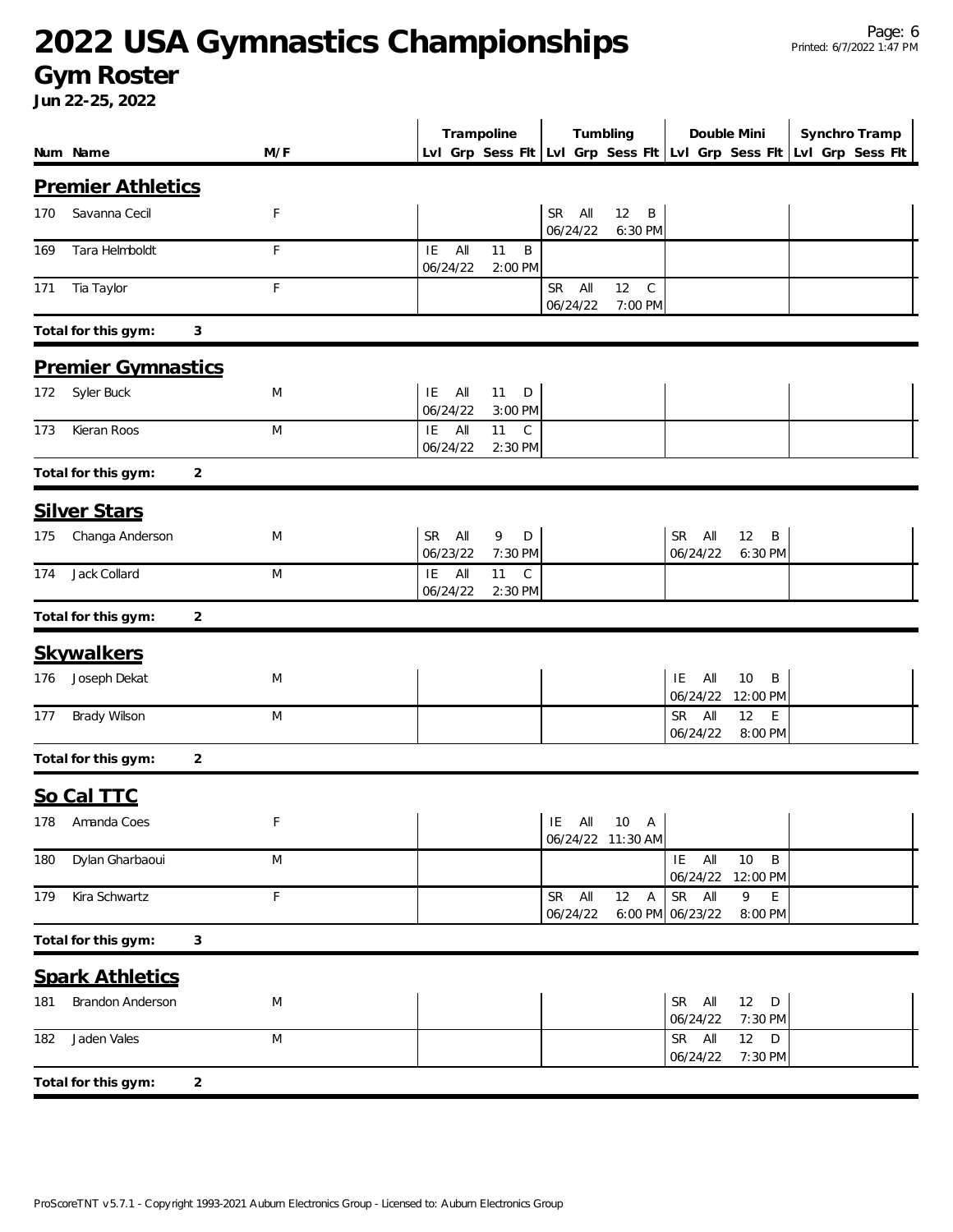#### **Gym Roster**

|            | Num Name                | M/F            | Trampoline                                                  | Tumbling                                | Double Mini                                         | Synchro Tramp<br>Lvl Grp Sess Flt Lvl Grp Sess Flt Lvl Grp Sess Flt Lvl Grp Sess Flt |
|------------|-------------------------|----------------|-------------------------------------------------------------|-----------------------------------------|-----------------------------------------------------|--------------------------------------------------------------------------------------|
|            | <b>Stars Gymnastics</b> |                |                                                             |                                         |                                                     |                                                                                      |
| 183        | Ryan Maccagnan          | M              | SR All<br>9<br>D<br>06/23/22<br>7:30 PM                     |                                         | SR All<br>12 E<br>06/24/22<br>8:00 PM               |                                                                                      |
|            | Total for this gym:     | $\overline{1}$ |                                                             |                                         |                                                     |                                                                                      |
|            | <b>T&amp;T Express</b>  |                |                                                             |                                         |                                                     |                                                                                      |
| 191        | Nicole Ahsinger         | F              | <b>SR</b><br>All<br>12<br>A<br>06/24/22<br>6:00 PM          |                                         |                                                     |                                                                                      |
| 192        | Aliaksei Shostak        | M              | $\mathsf C$<br><b>SR</b><br>All<br>9<br>06/23/22<br>7:00 PM |                                         |                                                     |                                                                                      |
| 193        | Sarah Webster           | F              | <b>SR</b><br>All<br>B<br>12<br>06/24/22<br>6:30 PM          |                                         |                                                     |                                                                                      |
|            | Total for this gym:     | 3              |                                                             |                                         |                                                     |                                                                                      |
|            | <b>TAG USA</b>          |                |                                                             |                                         |                                                     |                                                                                      |
| 184        | Ryan Diez               | M              |                                                             |                                         | IE<br>All<br>10<br>B<br>06/24/22<br>12:00 PM        |                                                                                      |
| 185        | Mateo Ucros             | M              |                                                             |                                         | All<br>10<br>B<br>IE<br>06/24/22 12:00 PM           |                                                                                      |
|            | Total for this gym:     | 2              |                                                             |                                         |                                                     |                                                                                      |
| <b>TCT</b> |                         |                |                                                             |                                         |                                                     |                                                                                      |
| 196        | Ellie Barta             | F              | 11<br>IE<br>All<br>B<br>06/24/22<br>2:00 PM                 |                                         | IE All<br>10 A<br>06/24/22<br>11:30 AM              |                                                                                      |
| 199        | Cullen Howell           | M              |                                                             |                                         | IE<br>All<br>10<br><b>A</b><br>06/24/22<br>11:30 AM |                                                                                      |
| 198        | Charlie Larson          | M              |                                                             | SR<br>All<br>9<br>C<br>06/23/22         | SR All<br>12<br>D<br>7:00 PM 06/24/22<br>7:30 PM    |                                                                                      |
| 197        | Rory O'Neil             | ${\sf M}$      | IE<br>All<br>11<br>D<br>06/24/22<br>3:00 PM                 |                                         | 12<br>SR All<br>B<br>06/24/22<br>6:30 PM            |                                                                                      |
|            | Total for this gym:     | 4              |                                                             |                                         |                                                     |                                                                                      |
|            | <b>Team Legacy</b>      |                |                                                             |                                         |                                                     |                                                                                      |
|            | 114 Merrill Hunter      | M              | IE<br>All<br>11<br>C<br>06/24/22<br>2:30 PM                 |                                         | SR<br>All<br>12<br>${\rm C}$<br>06/24/22<br>7:00 PM |                                                                                      |
|            | Total for this gym:     | $\mathbf{1}$   |                                                             |                                         |                                                     |                                                                                      |
| <b>TEG</b> |                         |                |                                                             |                                         |                                                     |                                                                                      |
|            | 186 Cammie Cooper       | F              | IE<br>All<br>11<br>$\overline{A}$<br>06/24/22<br>1:30 PM    |                                         | SR<br>All<br>9<br>B<br>06/23/22<br>6:30 PM          |                                                                                      |
| 187        | Kayne Johnson           | ${\sf M}$      |                                                             | SR All<br>9<br>Е<br>06/23/22<br>8:00 PM |                                                     |                                                                                      |
|            | Total for this gym:     | $\overline{2}$ |                                                             |                                         |                                                     |                                                                                      |
|            | The Palaestra           |                |                                                             |                                         |                                                     |                                                                                      |
| 188        | Konrad Chelstowski      | M              | IE<br>All<br>11<br>${\mathbb C}$<br>06/24/22<br>2:30 PM     |                                         | SR All<br>12<br>B<br>06/24/22<br>6:30 PM            |                                                                                      |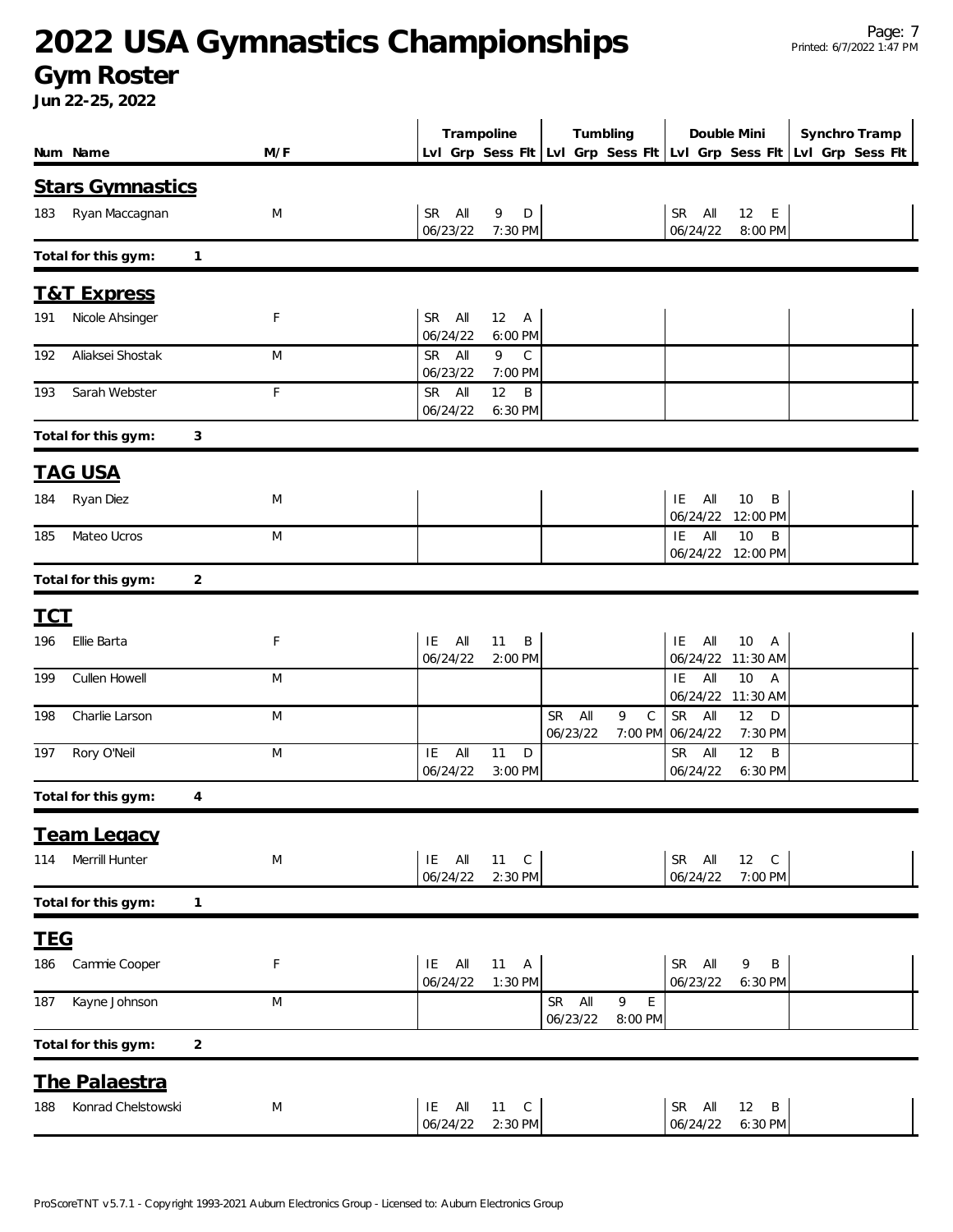#### **Gym Roster**

| Num Name                     | M/F            | Trampoline<br>Synchro Tramp<br>Tumbling<br>Double Mini<br>Lvl Grp Sess Fit Lvl Grp Sess Fit Lvl Grp Sess Fit Lvl Grp Sess Fit                |
|------------------------------|----------------|----------------------------------------------------------------------------------------------------------------------------------------------|
| The Palaestra continued      |                |                                                                                                                                              |
| <b>Brendon Newton</b><br>189 | M              | SR<br>${\rm C}$<br>IE<br>All<br>11<br>D<br>All<br>12<br>06/24/22<br>3:00 PM<br>06/24/22<br>7:00 PM                                           |
| Total for this gym:          | $\overline{2}$ |                                                                                                                                              |
| Tornado Sport Club           |                |                                                                                                                                              |
| Nick Francken<br>190         | M              | $\mathsf E$<br>SR<br>SR All<br>All<br>9<br>12<br>A<br>06/23/22<br>06/24/22<br>8:00 PM<br>6:00 PM                                             |
| Total for this gym:          | $\mathbf{1}$   |                                                                                                                                              |
| <u>Trevinos</u>              |                |                                                                                                                                              |
| Dylan McGuire<br>194         | M              | SR All<br>9<br>Α<br>06/23/22<br>6:00 PM                                                                                                      |
| Total for this gym:          | $\mathbf{1}$   |                                                                                                                                              |
| <u>Tumble Tech</u>           |                |                                                                                                                                              |
| 195 Peyton Brown             | F              | <b>SR</b><br>All<br>12<br>$\mathsf{C}$<br>06/24/22<br>7:00 PM                                                                                |
| Total for this gym:          | $\mathbf{1}$   |                                                                                                                                              |
| <b>TwistStars</b>            |                |                                                                                                                                              |
| Zachary Ramacci<br>200       | M              | <b>SR</b><br>All<br>9<br>Α<br>06/23/22<br>6:00 PM                                                                                            |
| Total for this gym:          | $\mathbf{1}$   |                                                                                                                                              |
| Ultimate Air                 |                |                                                                                                                                              |
| McKenzie Petrich<br>201      | F              | IE<br>All<br>11<br>A<br>06/24/22<br>1:30 PM                                                                                                  |
| Total for this gym:          | 1              |                                                                                                                                              |
| Vargas Academy               |                |                                                                                                                                              |
| Nate Swanepoel<br>202        | M              | IE<br>All<br>11<br>IE<br>All<br>10<br>D<br>Β<br>06/24/22<br>3:00 PM<br>06/24/22 12:00 PM                                                     |
| Total for this gym:          | $\mathbf{1}$   |                                                                                                                                              |
| Wasatch                      |                |                                                                                                                                              |
| Tanna Andersen<br>203        | F              | IE<br>All<br>11<br>A<br>06/24/22                                                                                                             |
| Kaden Brown<br>206           | ${\sf M}$      | 1:30 PM<br><b>SR</b><br>$A\parallel$<br>9<br>$\mathsf D$<br>06/23/22<br>7:30 PM                                                              |
| CJ Castiglione<br>204        | ${\sf M}$      | IE<br>All<br>11<br>$\mathbb C$                                                                                                               |
| Ruben Padilla<br>205         | ${\sf M}$      | 06/24/22<br>2:30 PM<br>${\sf SR}$<br>12<br>$\mathsf C$<br>SR<br>All<br>9<br>$\mathsf A$<br>All<br>06/23/22<br>6:00 PM<br>06/24/22<br>7:00 PM |
| Total for this gym:          | 4              |                                                                                                                                              |